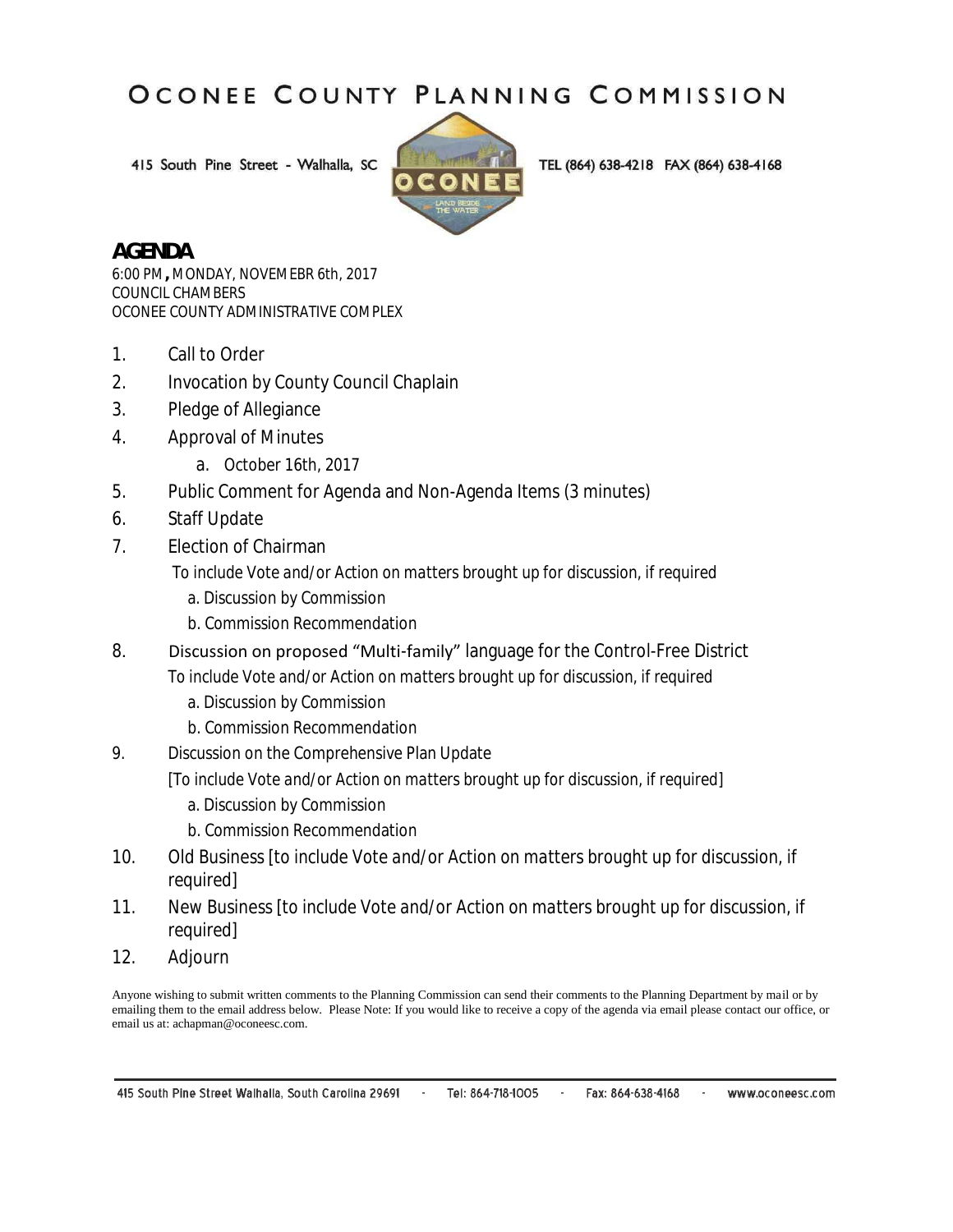415 South Pine Street - Walhalla, SC



TEL (864) 638-4218 FAX (864) 638-4168

6:00 PM**,** MONDAY, 10/16/2017 COUNCIL CHAMBERS OCONEE COUNTY ADMINISTRATIVE COMPLEX

#### **Members Present**:

- Mr. Kisker Mr. Johnson Mr. Gramling Mr. Vassey Mr. Pearson Ms. McPhail
- **Staff Present:** David Root, County Attorney Adam Chapman, Planner I – Community Development Sherrie Williams, Planner – Community Development

#### **1. Call to Order**

Mr. Kisker called the meeting to order at 6:00 PM.

#### **2. Invocation by County Council Chaplain**

Mr. Root gave the invocation.

#### **3. Pledge of Allegiance**

#### **4. Approval of Minutes**

a. October 2nd, 2017

Mr. Johnson – motion

 Mr. Gramling noted a typing error on page 2 and Ms. McPhail noted a typing error on page 3 to be corrected.

#### **5. Public Comment for Agenda and Non-Agenda Items (3 minutes)**

Mr. Barnett has concerns on the rural community and property rights being stripped. Mr. Marcovich had two topics of discussion, Multi-Family not being addressed in the comprehensive plan, Traditional Neighborhood Development being in a separate ordinance suggested that the existing PDD should be updated to show what the TND will show in the new ordinance.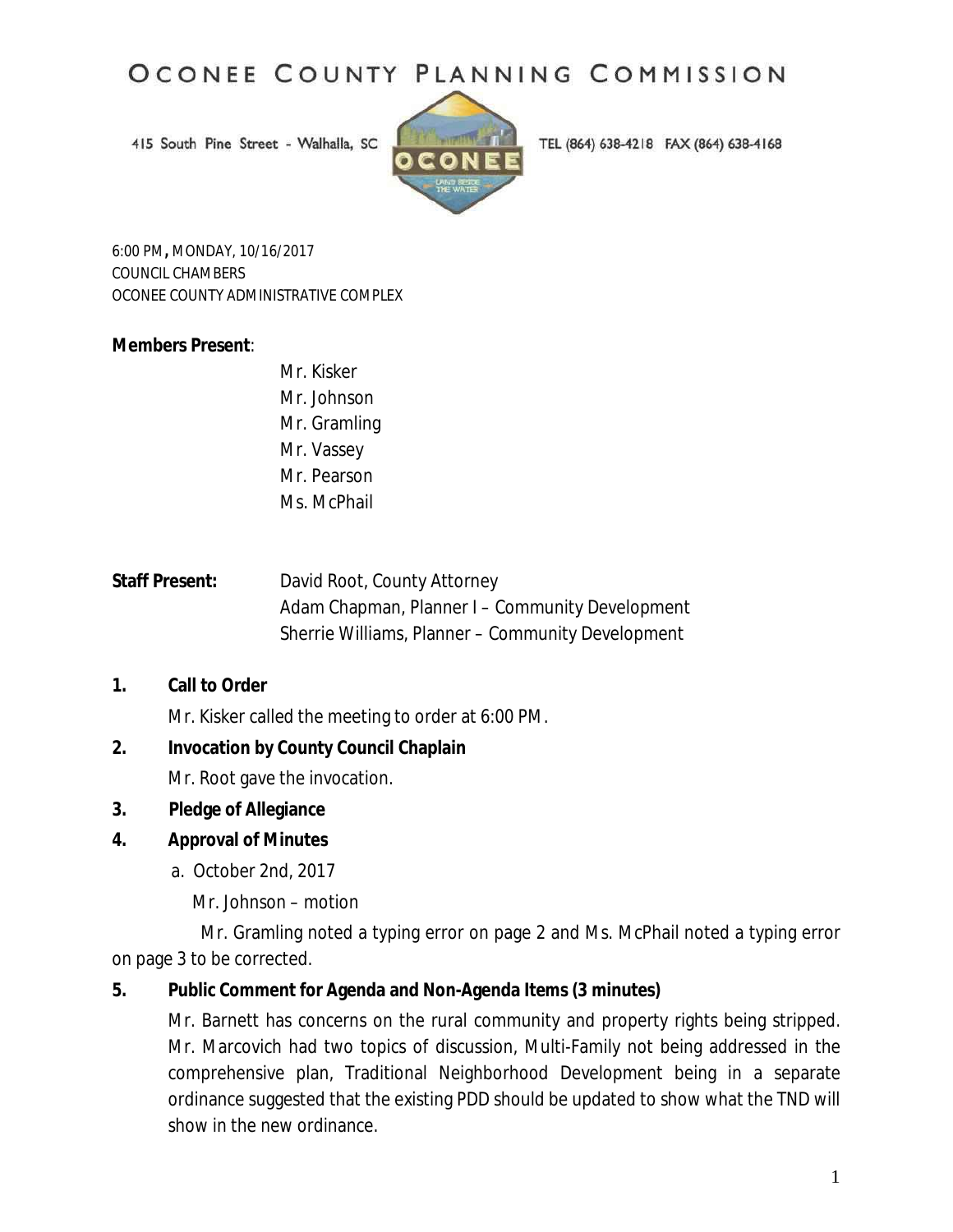#### **6**. **Staff Updates**

Approximately 46 Flood Plain and Zoning reviews in the last two of weeks. New Planner, Sherrie William was introduced.

#### **7. Proposed Corridor Overlay**

Staff explained that this is what was discussed last meeting and that it is for all Corridor Overlays. Mr. Root has drafted a revised draft for the Commission's review based on what input the Commission gave last meeting. Mr. Kisker suggested tableing any discussion until the meeting next week with County Council. Mr. Chapman asked what the Board wants him to bring to the workshop. Planning Commission members suggested the following: that the Council get a copy of the proposed ordinance, general map of potential corridors to show the impact, map of available undeveloped parcels along HWY 123 between Clemson and Seneca.

#### **8. Multi-Family amendment(s) or ordinance for the Control-free District**

Staff suggested a discussion among the Planning Commission members about the proposed Multi-family ordinance. Ms. McPhail asked would Multi-Family only be in Control-free. Mr. Root explained it has just been a conversation for Control-fee because of a lack of maximum density. Mr Root offered different options for moving forward: Different options

#### 1. Remove the setbacks completely

2. Leave the setbacks but add that they would not apply to shared walls.

Staff explained that Control-free District does not have the density requirements that all other Districts have. Ms. McPhail stated that in the past the board had already started discussion on allowing multi-family elsewere in zoning ordinance. Mr. Pearson asked if the PDD wording could be changed to allow TND. The density in the other districts would prohibit the Multi-family use because of the setback requiremnents. Mr. Kisker asked if Multi-family could be allowed in all districts with a variance. Mr. Root stated he would need to check into that to see if that could be possible. Mr. Kisker requested tabeling Multi-family ordinance until after the joint County Council and Planning Commission workshop.

#### **9. Traditional Neighboorhood Development District**

Staff stated that at a meeting with the Planning and Economic Development Board asked that Planning Commission look into adding Traditional Neighborhood Development to the zoning matrix. Staff came up with some bullet points for discussion for the Planning Commisssion meeting. The PDD ordinance allows commercial and residential , the TND would only be residential. A property owner or developer would have to choose to be in the TND district. Principals of the TND would be: Connectivity, Walkability, Mixed Housing Types, Compatible architecture, and Community Oriented Design. If a developer wanted to be in the TND the property would have to go to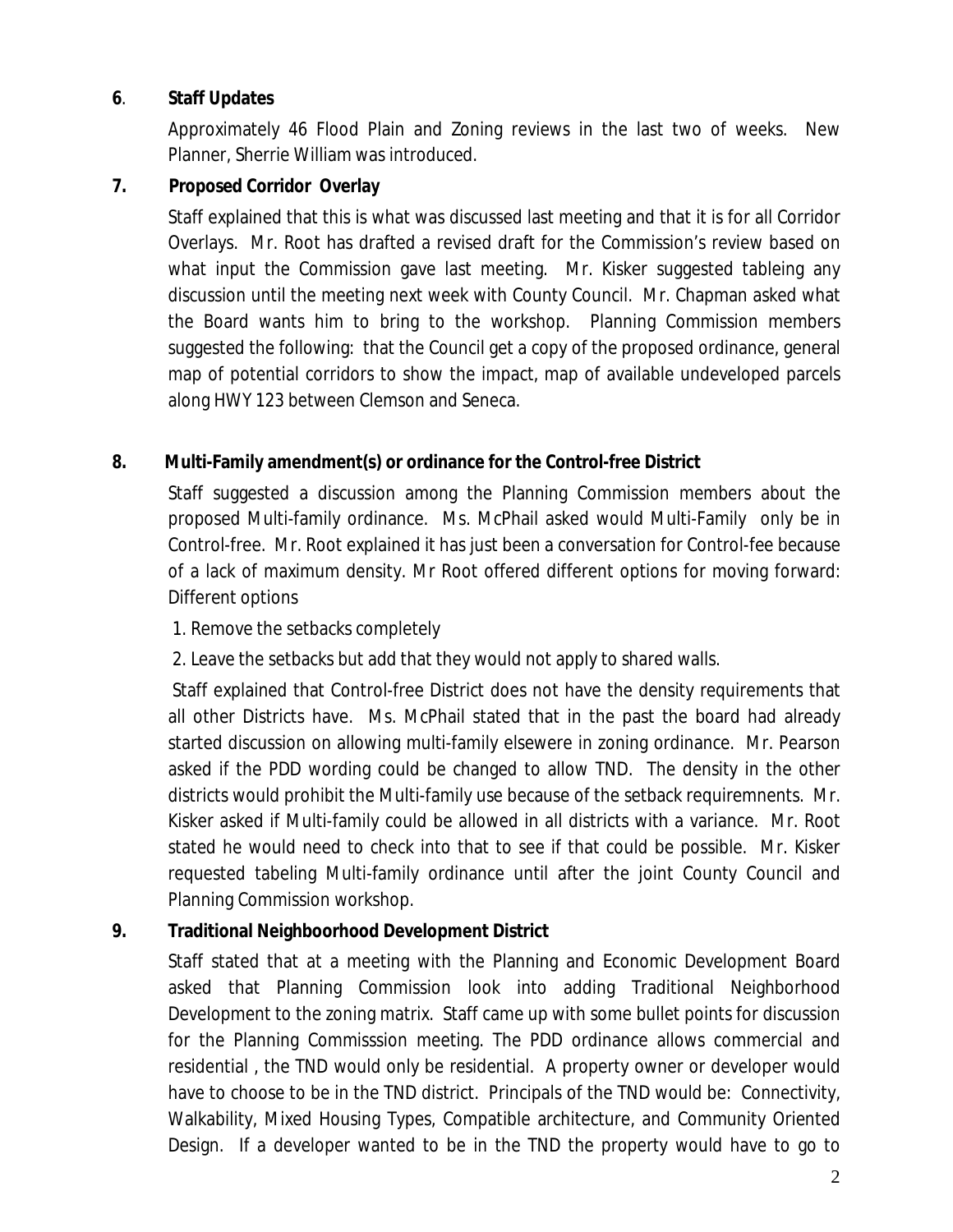County Council to be rezoned. Ms. McPhail stated she likes the idea and would like to see it available for the property owner. Mr. Vassey asked if Patrick Square was the developers vision or was it required by Pickens County, staff stated Patrick Square was a PUD (planned unit development). Mr. Kisker stated a more efficient way would be to amend the PDD code to be residential only or limited commercial or does the Planning Commission need to create another zoning district. Staff stated that the Planning and Economic Development Board had interest in adding another zoning district to the ordinance. Mr. Kisker tabled the TND until after the joint County Concil and Planning Commission workshop.

#### **10. Old Business**

No old business

#### **11. New Business**

Ms. McPhail wanted to make the interim chairman and interim vice-chairman positions permanent. Mr. Root stated that it would need to be put on the agenda in the future because the chairman and vice-chairman appointment would need to be voted on.

#### **12. Adjourn**

Mr. Pearson made the motion to adjourn at 6:56 PM

Anyone wishing to submit written comments to the Planning Commission can send their comments to the Planning Department by mail or by emailing them to the email address below. Please Note: If you would like to receive a copy of the agenda via email please contact our office, or email us at: achapman@oconeesc.com.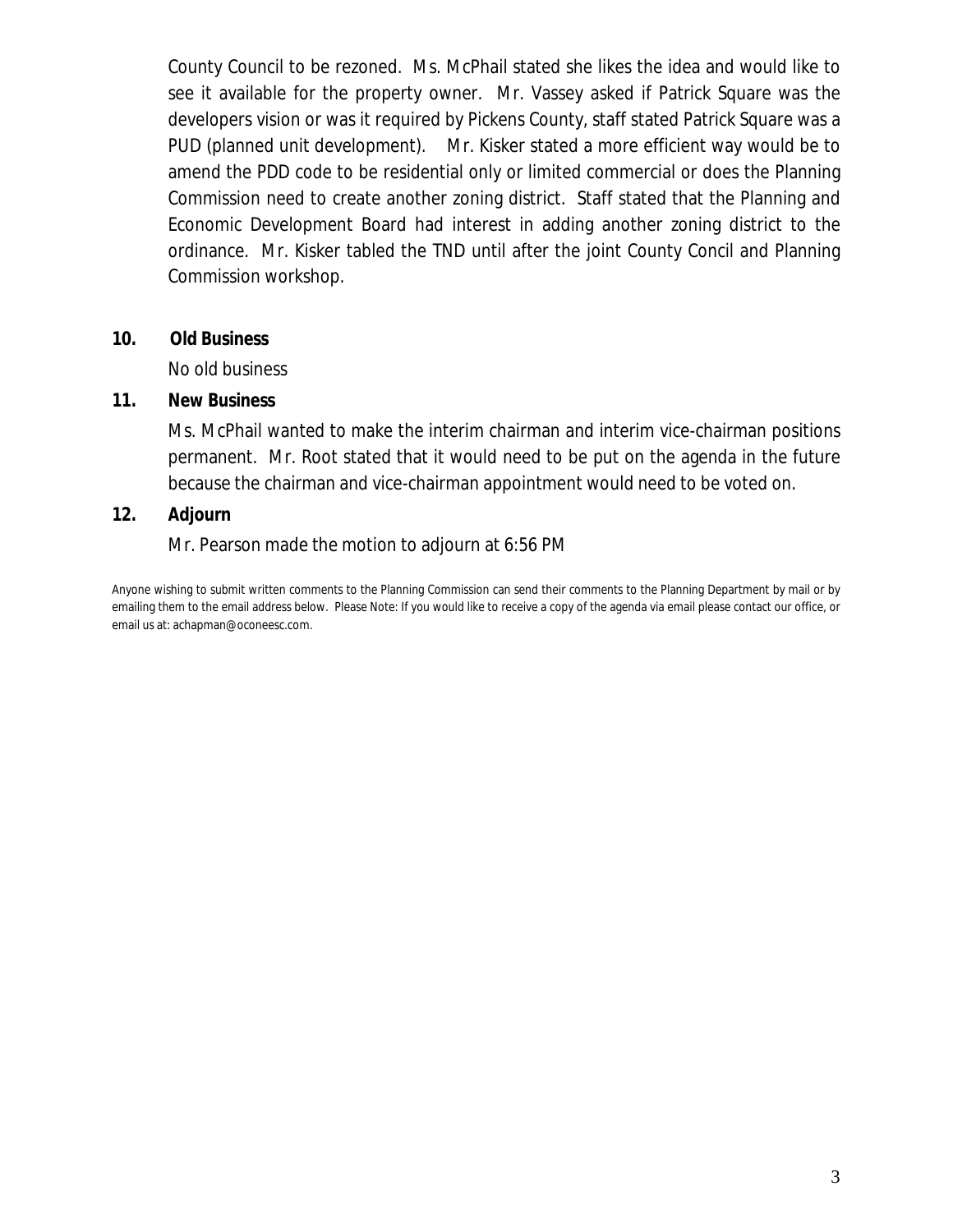415 South Pine Street - Walhalla, SC



TEL (864) 638-4218 FAX (864) 638-4168

#### **Staff Report**

#### **Multi-Family language addition**

The language asked for by the Planning Commission and provided by the County Attorney provides an excellent framework for developers to build various types of multi-family housing in Oconee County. This language may be an excellent first step in growing the County in a more compact fashion.

It is often mentioned in our meetings, and elsewhere, that regulations drive away businesses and hurt the economy. The chart below compares the size of the Land Use portions of Ordinances to the number of businesses and median housing values in some counties and cities of note in the region. This brief survey does not suggest that regulation is a determining factor in driving away businesses. The data is from Muni-Code and the U.S. Census.

| <b>Area</b>       | # of Pages of Land Use Regualtions | <b>Number of Businesses</b> | <b>Median Housing Value</b> |
|-------------------|------------------------------------|-----------------------------|-----------------------------|
| Oconee County     | 107                                | 5,580                       | \$147,000                   |
| Columbia, SC.     | 175                                | 13,080                      | \$162,200                   |
| Greenville County | 182                                | 41,898                      | \$156,200                   |
| Atlanta, GA.      | 1119                               | 64.593                      | \$209,200                   |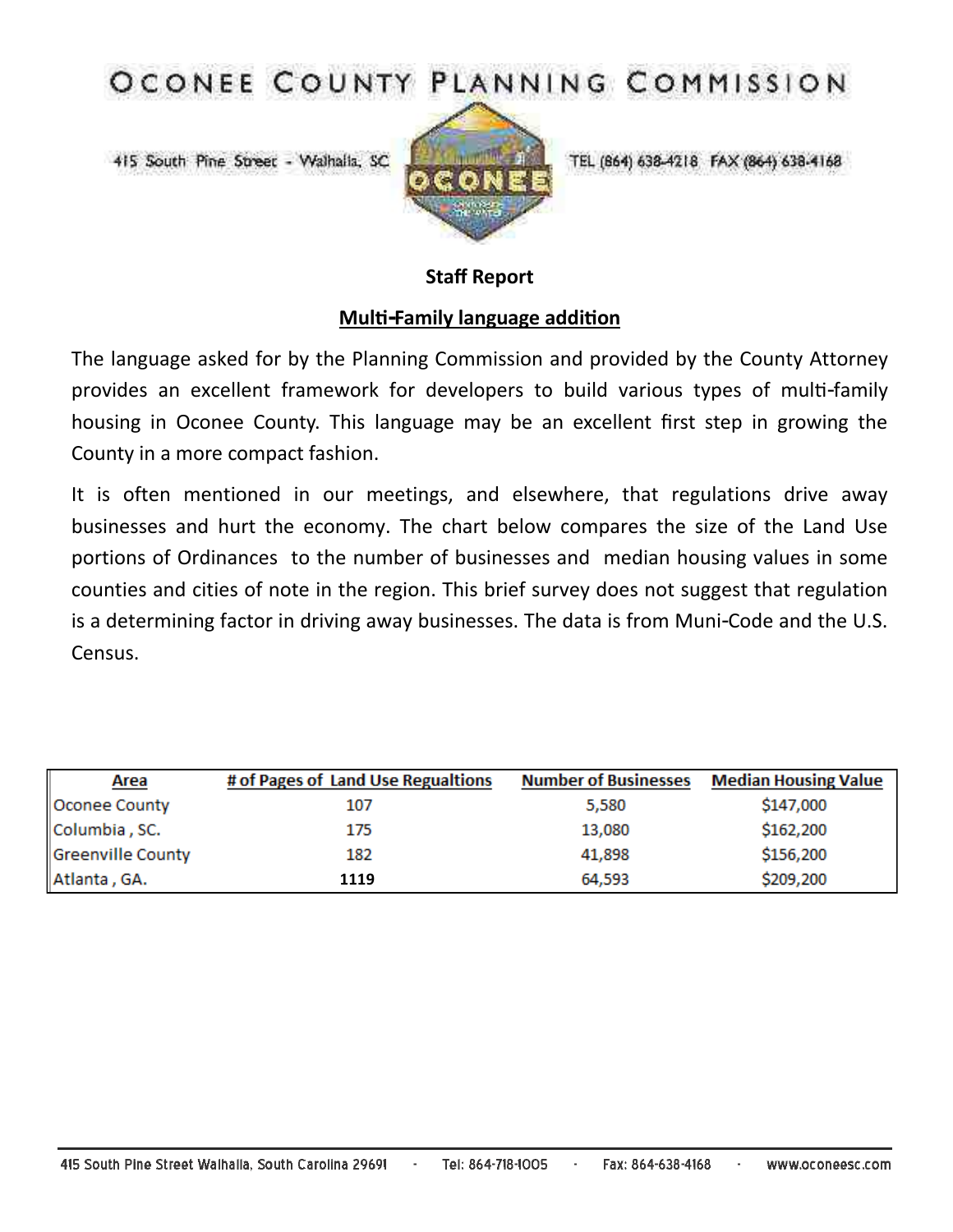## **Multi-Family housing within the Control-Free District**

Language to be located Sec. 38-10.2 *Control Free District*

*Setback requirements do not apply to lot lines separating dwelling units which are part of a multi-family housing structure (e.g., townhouses).*

*As to multi-family housing structures located on one lot (e.g., duplexes or apartments), setback requirements apply only to the exterior perimeter wall of the entire structure.*